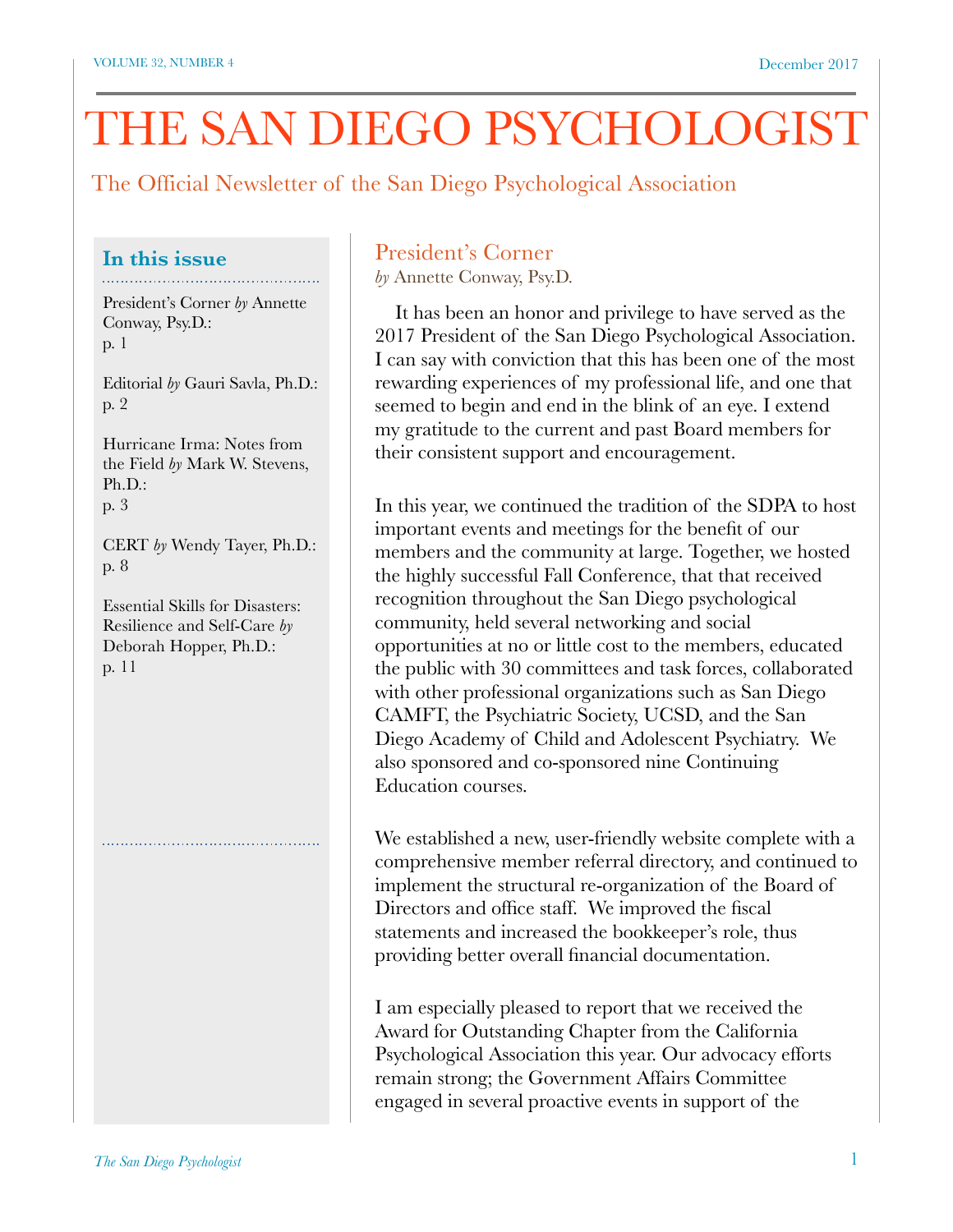## **SDPA Board of Directors**

*President:* Annette Conway, Psy.D. *President Elect:* Cynthia Cotter, Ph.D. *Past President:* Ellen Colangelo, Ph.D. *Treasurer:* Cynthia Cotter, Ph.D. *Secretary:* Micol Gonella, Psy.D.

*Members at Large* Patrick Savaiano, Psy. D. Michelle Carcel, Psy.D. Amanda Borlenghi, Psy.D. Shira Oretzky, Ph.D. Linda Collins, Ph.D. Saurabh Gupta, Ph.D. Mary Fox Squire, Ph.D. Divya Kakaiya, Ph.D., M.S. Abigail Weissman, Psy.D. *Student Representative:* Holly Bookwalter

## **Association Services**

*Legal Counsel:* David Leatherberry, J.D. *Psychology 2000:* Ain Roost, Ph.D.

## **SDPA Staff**

*Office Administrator:* Tami Magaro

## **The San Diego Psychologist**

*Editor:* Gauri Savla, Ph.D. [www.thesandiegopsychologist.com](http://www.thesandiegopsychologist.com)

*The SDPA offices are located at 4699 Murphy Canyon Rd. San Diego, CA 92123.* 

California Psychological Association by participating in the Leadership and Advocacy Conference in Sacramento, contributing financially to the Political Action Committee (PAC), and by hosting a legislative Meet and Greet in San Diego.

It is an important time for our Association as we continue to adapt and grow in this period of global change. The Disaster Psychology Committee's collaboration with the Red Cross in responding to the mental health needs of residents in Houston, Mexico, Florida, Puerto Rico will continue to thrive and educate the mental health community as well as the public about how to care for themselves and others before, during and after disasters. In this last issue of 2017, the San Diego Psychologist highlights some of this important work conducted by our intrepid colleagues.

With the help of you, our members, we have accomplished our most important goal this year, i.e., to actualize the SDPA Mission Statement, "To create a community for psychologists, to promote the profession of psychology, and to serve the public."

I am excited for Dr. Cindy Cotter and her 2018 Board of Directors, and know that with your ongoing support, they will take SDPA to even greater heights. Best wishes for a successful year!

## **Editorial**

*by* Gauri Savla, Ph.D.

*"Are you the sort of person who gloats when they see a woman fall, or the kind that celebrates a magnificent recovery?"* (J.K. Rowling)

2017 has been quite a year. Besides the ongoing aftermath of the 2016 elections, it has been a record-setting year for relentless, devastating natural disasters in our country, ending with the massive wildfire outbreaks first in Northern California and presently, much closer to home. As the Thomas Fire continues to ravage areas north of Los Angeles, I cannot seem to shake the sense of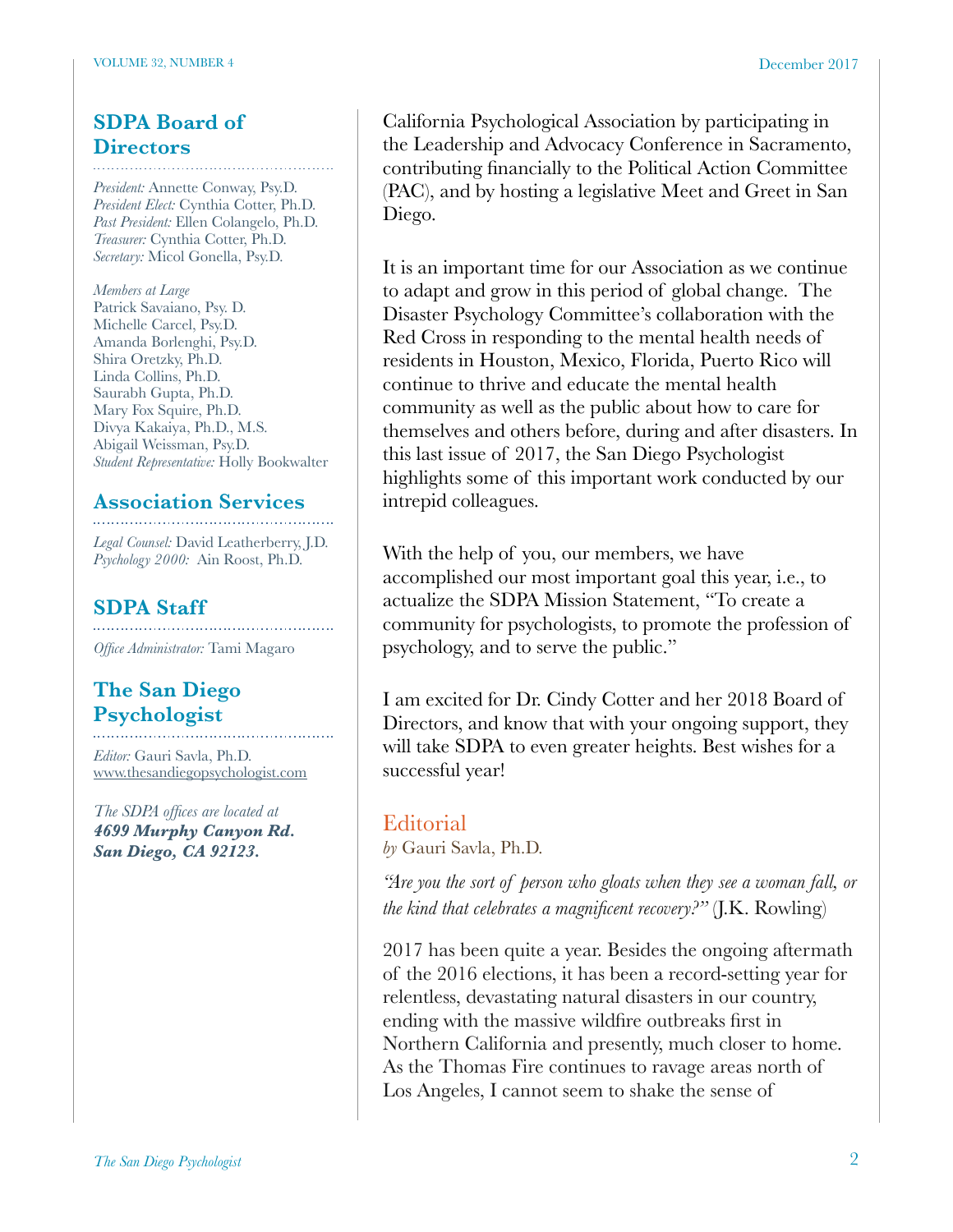foreboding for the future of our planet. Even as we deal with the obvious physical losses from these events, the psychological toll they take can often be overlooked. It is safe to say that our role as mental health professionals has never been more vital to disaster relief efforts than it is today. We are among the privileged few who witness the remarkable resilience of the human spirit in our work with victims of disasters. This last issue of the year, themed "Disaster Psychology," features three articles focusing on the role of psychologists and allied professionals in the recovery efforts aimed at mitigating the fallout from disastrous events.

Dr. Stevens has written a poignant narrative about his first-time experience working as a Red Cross volunteer; his descriptions of the damage caused by Hurricane Irma and his work in aiding and supporting the victims paint a vivid picture. Dr. Tayer's article on her experiences as a CERT volunteer is full of valuable information on how you, as a citizen, can help in local disaster relief efforts with confidence and competence. Finally, Dr. Hopper's article on building resilience and self-care should be required reading for all mental health professionals; we need to be resilient and emotionally well ourselves in order to care for our patients as well as our family, friends, and colleagues. I am particularly proud of this timely issue, and I hope you learn greatly from these thoughtfully written pieces.

I want to close by expressing my gratitude to Dr. Annette Conway for her kind words of encouragement and support through this year. I am delighted to continue as the Editor of the San Diego Psychologist through 2018 with Dr. Cindy Cotter at the helm of the SDPA.

Thank you for your continued support and readership. I look forward to receiving your contributions to future issues of the Newsletter.

Happy and peaceful holidays to all, and best wishes for the new year; may it be a far less tumultuous one.

## Hurricane Irma: Notes from the Field

*An Eyewitness Account of a First Time, Red Cross Disaster Volunteer by* Mark W. Stevens, Ph.D.

Soon after Hurricane Harvey hit Texas in August, 2017, I came across the memo from the California Psychological Association (CPA) for mental health professionals to volunteer services for disaster relief efforts. These efforts were via the Red Cross, and as I mulled over teaming up with an organization with so much negative press, Hurricane Irma was barreling straight for southern Florida, promising to grow into a potentially catastrophic level 4 or 5 event. After much contemplation, and with encouragement from my wife, I decided to find out for myself what the Red Cross was about. My rationale was that regardless of whether the Red Cross was good or bad, it was the only means by which I could help as many people as possible in the moment of this terrible crisis; I figured that by experiencing the workings of the Red Cross firsthand, I could also offer constructive criticism, if I had any.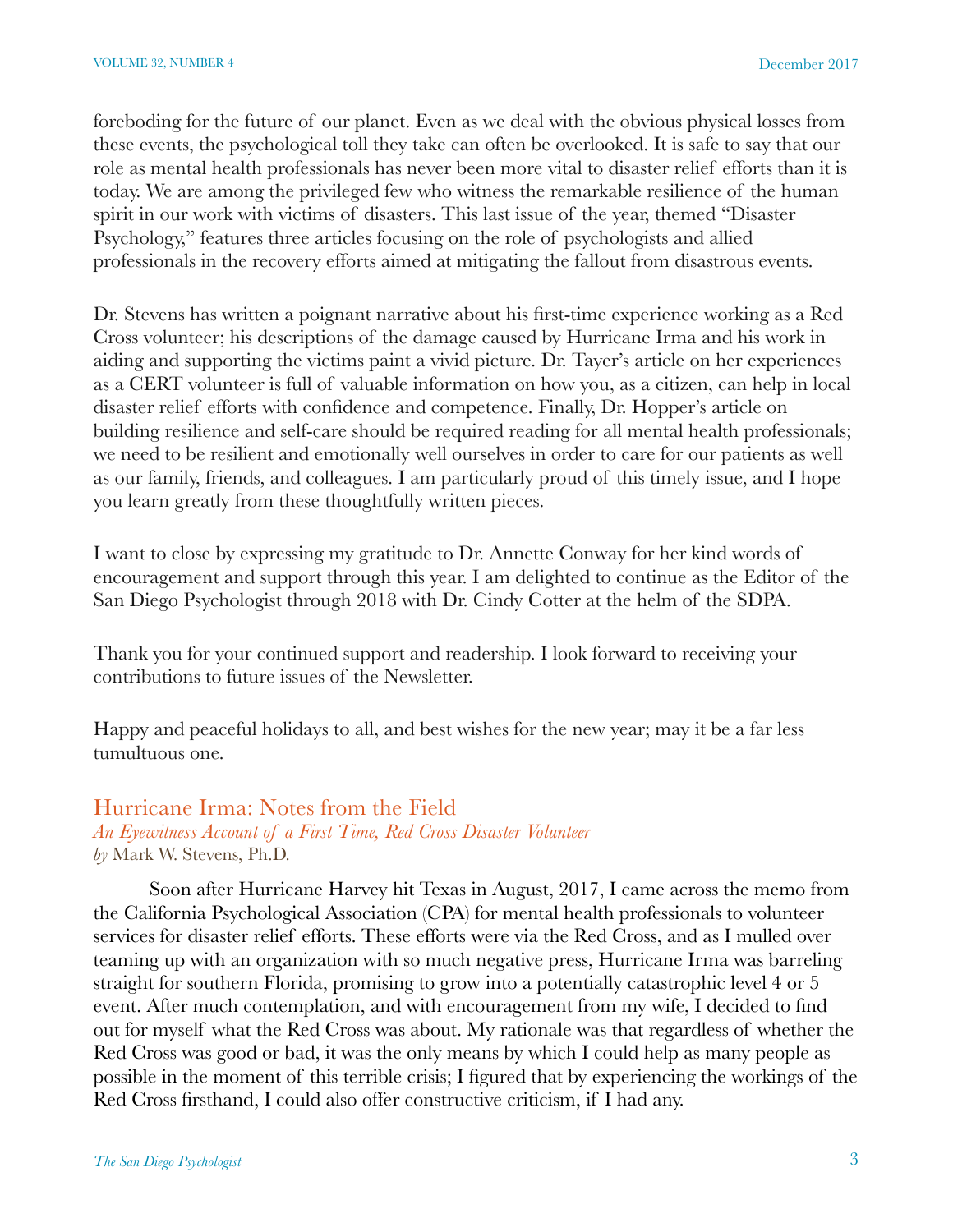After contacting the Red Cross in San Diego, I completed an on-line application and submitted to a background check. I underwent extensive on-line training, some of which was focused on "psychological first aid" aimed at providing mental health disaster relief services. I completed these preparations in the evenings and over two weekends while maintaining regular client appointments and preparing my clients for my absence upon deployment to one of the disaster sites.

On Friday, Sept 15th, 2017, I was notified that the Red Cross needed my services in Orlando, Florida. The San Diego headquarters of the Red Cross connected me to a service that arranged my flight, and issued my vest, ID badge, and a Red Cross prepaid expense card. I learned that the Red Cross was concurrently active in 67 other disaster situations such as fires and floods across the country, in addition to hundreds of international crises, including the earthquake that had just ravaged Mexico. Things were becoming very real and in a rare moment of self-doubt, I honestly wondered what I had gotten myself into.

I flew out the next day, fully aware that this was going to be a seminal event in my 20 years in practice as a clinical psychologist. Upon landing, I met up with a fellow volunteer and Red Cross veteran named David, and together, we made our way to our assigned hotel for the night. The next day, Dave and I, along with a hundred-plus other veterans and first-timers made our way to the staging location to receive our orientation and assignments. A Disaster Mental Health orientation was given by Dr. Bill Martin, the lead person for the mental health volunteers, and several of us were assigned to a shelter in the town of Estero, located along the Gulf coast in Lee County, roughly five hours southwest of Orlando. We were greeted by Peggy, our Disaster Mental Health supervisor and taken around the shelter to meet with its roughly 400 residents. It was late, and this mass of men, women, and children had already done what they could to make a temporary home for themselves on cots in a large gymnasium. The other volunteers and I spent that evening sleeping on our own cots in the communal staff room at the shelter.

The next day, we were each teamed up with a partner for the duration of our deployment. I had the good fortune of being teamed with Ellen, a marriage and family therapist from North Carolina; this was her second Red Cross deployment. Ellen and I spent the morning conducting mental health interventions with shelter residents, and were then reassigned to another shelter in North Fort Meyers, where we began conducting interventions with both shelter residents and the staff, comprising volunteer nurses, police, and various other disaster action team members. We learned quickly not to get too settled in any one place as our assignments were likely to vary on a daily or even hourly basis.

The North Fort Meyers shelter was inhabited by residents under unusually severe duress. Many had been homeless even before Irma struck; some were suffering from severe mental illness and had been without their medication for days. Other residents had lost homes, cars,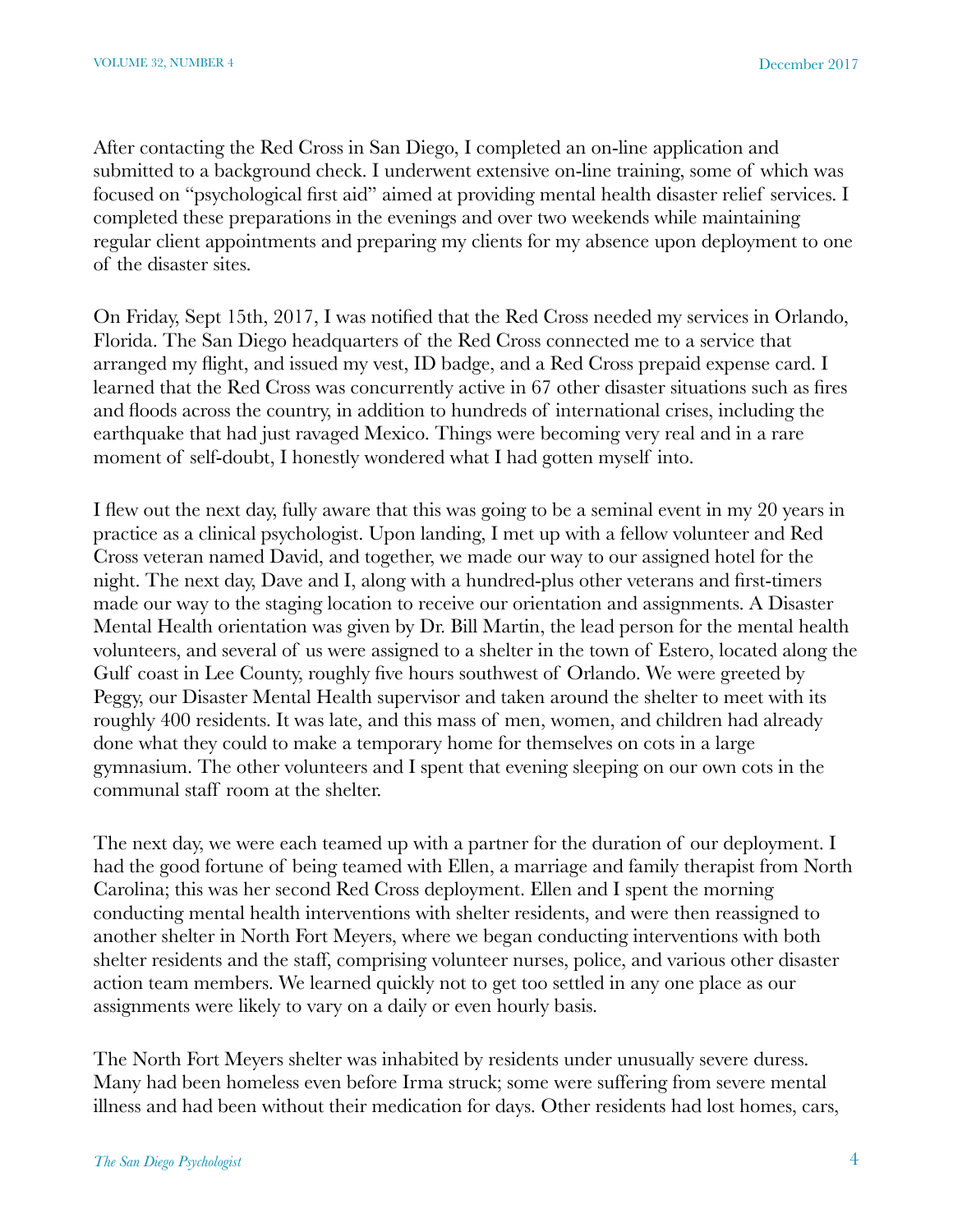and jobs as a result of Irma, and some had been separated from or lost contact with family members. As the Red Cross was actively engaged in the Response phase of Disaster Relief, its primary objective was to move everyone, especially the most vulnerable, to a safe place.The experience of emotional duress was not exclusive to the residents; staff volunteers and management alike struggled with the immensity of the chaos, overwhelming need, and long hours demanded of them to ameliorate the suffering created by Irma. Ellen and I spent an entire day conducting interventions among staff and residents. That evening, all disaster responders, Ellen and I included, were assigned lodging at the Marriot Resort on Marco Island in Collier County.

The beauty of this luxury venue was strangely juxtaposed with the no-frills grit of its current residents – the volunteers belonging to various disaster response teams, all decked out in their respective distinguishing garb. Such juxtapositions were ubiquitous in Southern Florida; the devastation, which was so profound that in many places the debris piled up along the roadsides was high enough to block my view of the homes behind it; dozens of buzzards (yes, buzzards!) circling overhead, underscoring the loss of animal life. These scenes of despair were in sharp contrast to the tenacity of the people and the intense recovery efforts as evidenced by work trucks for every kind of outreach program, repair, or reconstruction job lining the highways for as far as the eye could see in either direction, with crews working around the clock along the highways.

The needs of the residents, the relief operation, and indeed, the Disaster Response personnel were constantly changing. Two days after working at the Marriot, Ellen and I participated in a large media event with other volunteers from the Red Cross and other agencies, such as the Salvation Army, local support and outreach groups, churches, FEMA, insurance companies, and interns working for the United States Senator from Florida, Marco Rubio. During this day-long event, we provided information and resources to a continuous line of people desperate for help—one person after the other, family after family, broken, frightened, and confused, with needs ranging from the very basic (such as food and water), to resources for repairing and rebuilding their homes, finding jobs, and securing cleaning supplies for the mold, rats, and other infestations that are part and parcel of a post-disaster world.

On September 21st, Ellen and I returned to the North Fort Meyers shelter where we resumed our work assessing and helping both residents and staff take a few steps closer to a state of overall health and well-being. There were a few particularly memorable residents that left a deep impression on me. One was a man who had been living in Colorado with his wife prior to hurricane Irma, and flew to Florida on their proverbial "last dime" for the promise of a new and much needed job. Shortly after arriving, Irma struck and destroyed the business and any hope he had of employment. Another was a 94-year old woman whose home was destroyed in the storm. She had lost contact with her daughter and son, and we were working to help her get out of the shelter and into a temporary assisted living situation. She had a hard time processing why she couldn't go home, and why her children weren't there to help her. It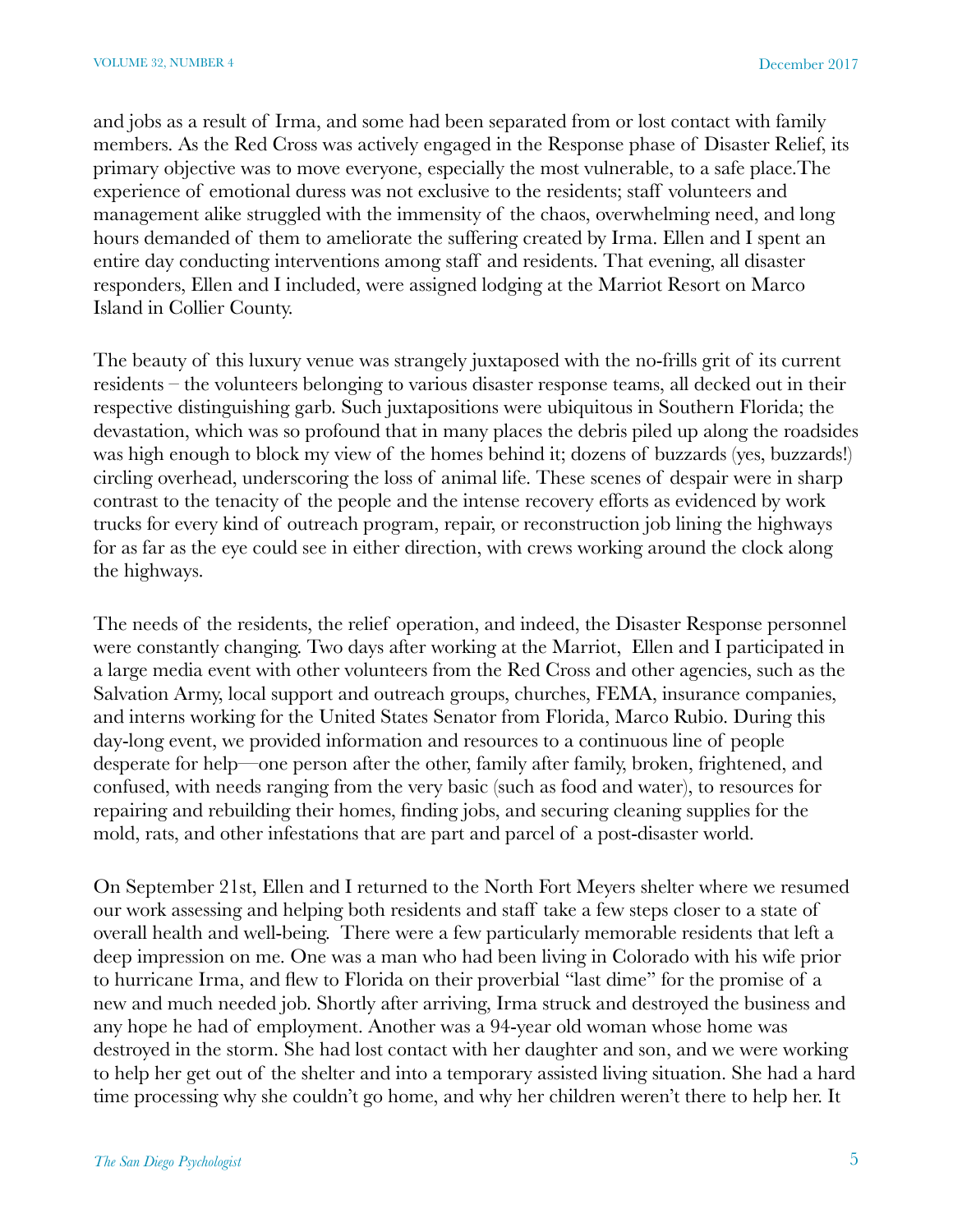was clear that both cases would need a prolonged recovery effort that would long outlast my own deployment. 

Many of the mental health volunteers were interested working directly in the community and on Friday, September 22nd, Ellen and I were assigned to follow a Red Cross Emergency Response Vehicle (ERV) into Lehigh Acres, one of the harder hit neighborhoods. As we pulled into the area, it looked like a ghost town with very few people out and about. While the ERV staff blasted the alert horn and announced their presence via loudspeaker, Ellen and I split up and walked through the devastated neighborhood in search of the homebound. We wound our way around the broken homes, fallen power lines, snapped trees, and dead vegetation, and eventually found our way to the community center, where the facilitator lent us one of the center's golf carts to make our job easier. The temperature was in the 90s with humidity to match, and the residents had been without power until the day before we arrived.

The following day would be the end of our nine-day deployment before we would fly home. Ellen and I decided to spend our last full day working in the neighborhood of Golden Gate, located just north of Naples in Collier County. We were told that the devastation there may actually surpass any we had seen elsewhere. The eye of hurricane Irma passed directly over this town causing flooding and spawning tornados. Given our experience in Lehigh Acres, we decided to head to the community centers in order to gather more information and assistance for our efforts. There were signs of devastation everywhere; the residents were still without power, there was visible flood damage everywhere, and many homes had roofs missing, ceilings caved in, and walls crumbled to rubble.

We spotted a FEMA truck parked in front of the center and we spoke to the people staffing it. They were ready to move on as they had been there for a while and as yet had seen no residents. But Ellen would not hear of it; she asked them if they would give us a couple of hours to round up some people. The FEMA staff agreed, but we had a challenge ahead of us: the area was sprawling and we didn't know where best to go. Then, as luck would have it, we met a volunteer who led us to a trailer park in the center of it all. The residents, mostly Hispanic, were lining up as we arrived for food being passed out by a local Christian group. Neither Ellen nor I speak fluent Spanish, but language was no barrier when Ellen waved one of the many donated Mickey Mouse toys that we had in the car, which prompted the kids to come running toward us, and their parents followed. In an instant we were surrounded, and eventually made our way to the pastor of the Christian group who announced the purpose of our visit over a loud speaker. English speakers in the community then guided us to those they knew were in greater need and more reticent to seek help on their own. One inspirational member of this community was a man named David, who despite being disabled himself, cared for his mother in their modest trailer. David appeared to be the de-facto counselor in his community and was doing everything he could to help his neighbors. We were particularly impressed by his awareness of the importance of his own well-being, apparent when he would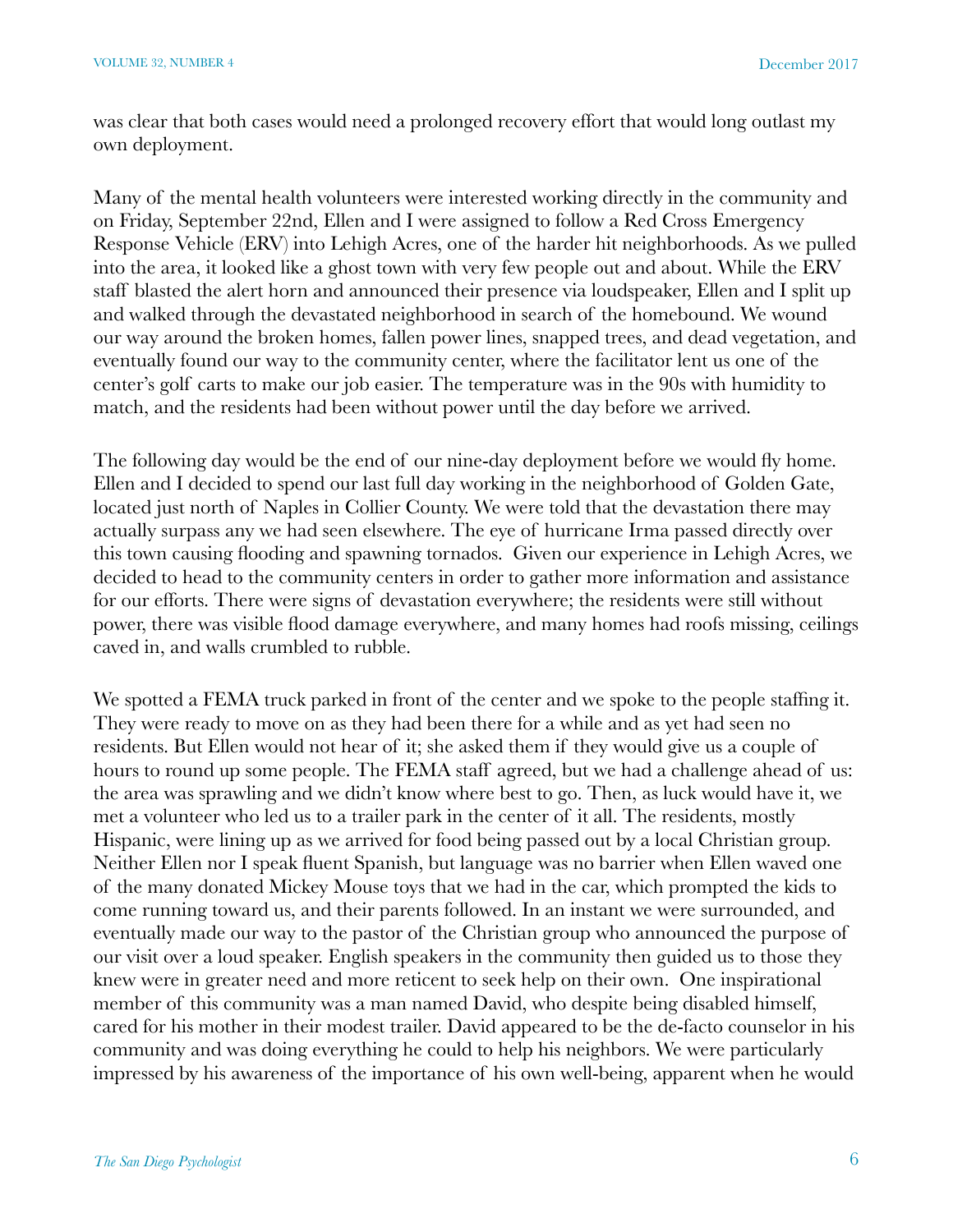catch himself revving up emotionally, and without skipping a beat would say out loud to himself, "Relax!," and continue with whatever he was saying or doing.

The day was hot and humid as they had all been, and we were tiring rapidly. In addition to providing the community with information regarding how and where to obtain food, water, clean up kits, and the possibility of financial assistance, we offered a compassionate ear and encouraged self care. We had passed on the information about locating the FEMA truck, but worried that the needs of these people far surpassed what we could do for them. Our hope was that a Red Cross ERV would show up with much needed supplies. As we made our way back to our car, another Christian group had arrived to help the community. We advised them of some of the need we encountered, and just as we were about to leave, a rental truck pulled into the area, driven by a man wearing a Red Cross vest. That was a huge relief; the volunteers of the Christian group joined us in handing out food, water, clean up kits, roof tarps, diapers, rakes, shovels, etc. to the residents.

Returning to the community center, we saw that the FEMA personnel had set up camp, and a line of residents was waiting to talk with them. We set up a table in another area, and asked FEMA to direct to us anyone who could benefit from our assistance. After roughly another hour of seeing relatively few people, we checked the FEMA room again. It was packed! Observing that people were finally getting their immediate concerns addressed, we decided to leave. We'd like to think our efforts that day in the community had at least a little to do with this successful outcome.

Suddenly, Saturday evening had arrived, and the next day I would be flying back home to San Diego, California, and my partner to North Carolina. I say suddenly, because for nearly the entire nine-day deployment, I was living in an altered state of reality with very little sense of time. I worried prior to deploying, how I would handle a disaster situation, and now I wondered how I was going to handle returning to a more orderly life where any needs and wants could be readily met. Odd as that sounds, please consider this: while much of the rest of the country was bickering over whether it is appropriate that an athlete "take a knee" during a playing of the national anthem, or whether entertainers should be boycotted for pointing out the flaws in our country, and discussions about race, ethnicity, gender, sexual orientation, politics, religion, age abound, the people I had encountered in the place I was preparing to leave were truly concerned with the well-being of others. Both staff and residents worked harmoniously together, with little regard for socio-cultural differences, their singular goal to help their fellow man or woman get back on their own feet. Having been in the throes of disaster recovery, I have seen firsthand the hope, determination, and resilience that humans are capable of.

Ellen asked me several times if I would consider volunteering again; my answer was always, and still is an unequivocal yes. And I know she feels exactly the same. We know we did everything we could to help those in need, but what we received in return far surpassed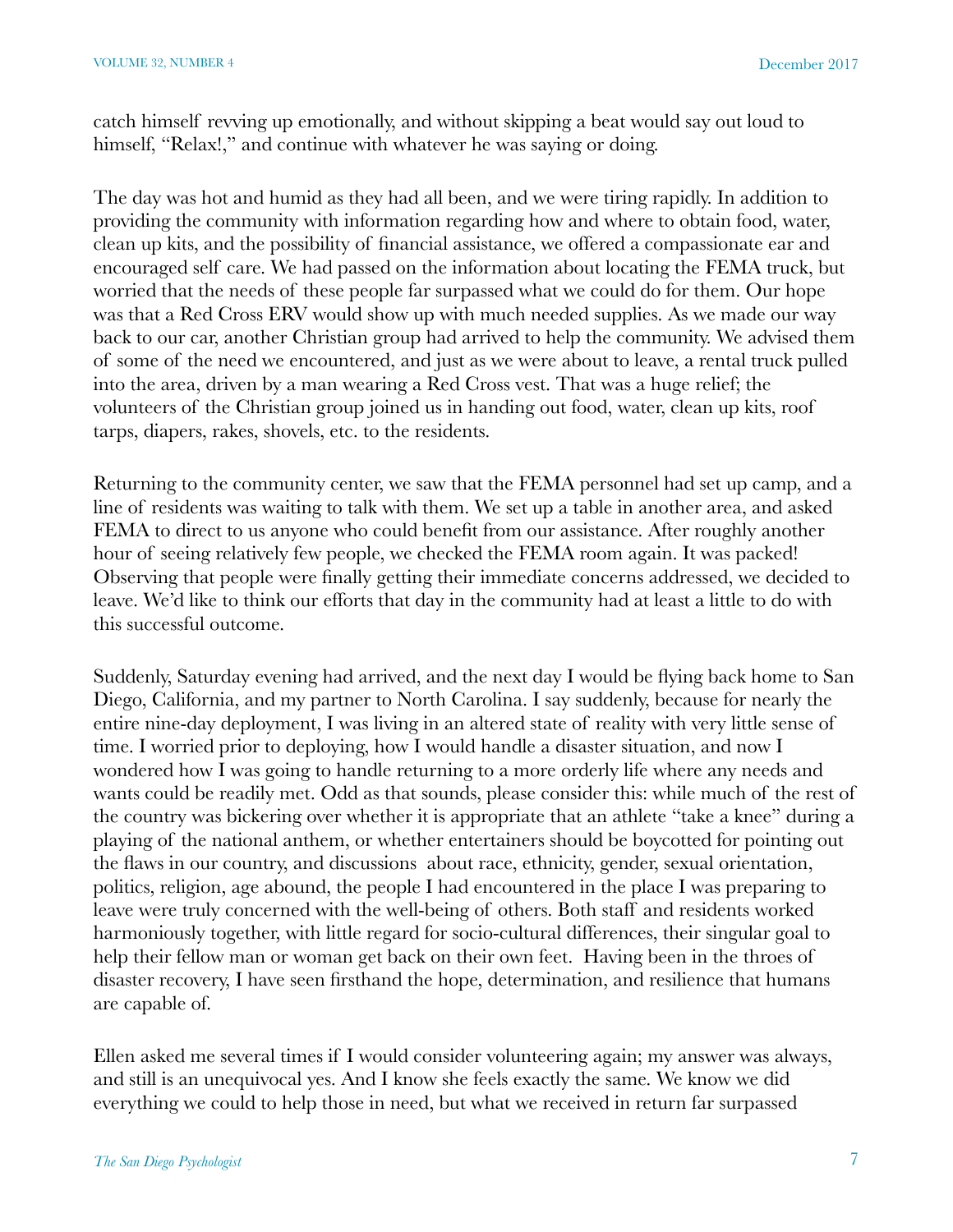anything we gave. The work was hard, but everywhere we went, we met and worked with selfless people, whose focus was the welfare of others, including us. The attitude and the energy of both were incredibly and unusually positive for the most part, especially considering the circumstances. It was focused on moving forward.

With regard to the Red Cross, I have never experienced a more single-mindedly determined group of people, collectively or individually, whose sole mission was to help those in need at such a deep level. One veteran Red Cross volunteer we encountered was a 74-year old woman with unparalleled energy and dedication; after wrapping up her work in Florida, she was making arrangements to fly to Puerto Rico to help the victims of Hurricane Maria. Like any large organization, the Red Cross is far from perfect and the criticisms and complaints directed toward it are not always unwarranted; but having been in the trenches with them and seeing the remarkable work they do, I can't help but wonder how many people would suffer and potentially die if it wasn't for their efforts.

Last but not least, I would like to acknowledge my unexpected pleasure of meeting and befriending Ellen, just one of the many incredibly strong and focused individuals I met during my experience in Florida. Her heart of compassion and empathy helped me to maintain my bearings on a daily basis. Working with her inspired me to work at a higher level than I thought I could. I look forward to continuing this friendship for many years to come.

## **CERT**

#### *by* Wendy Tayer, Ph.D.

CERT stands for Community Emergency Response Team and is a national FEMA program designed to train ordinary citizens to help first responders in their own communities. I became aware of the program when I attended an "Are You Ready" presentation at my local library presented by local CERT members who were fellow school moms. I felt inspired. It was 2014 and I had more time on my hands because my youngest child had recently passed his road test. With the lion's share of day-to-day parenting behind me, I was looking to expand my horizons to community-minded activities beyond the PTA and education foundation volunteer positions.

I had lived through several fires and the countywide blackout in San Diego, the London Tube and bus bombings of 2005, and lost a high school friend in the Twin Towers on 9/11. I decided that it was time for me to extend my skills as a clinical psychologist and a caring human being to everyday life outside of my psychotherapy office. International, national and local events in the past 15 years had heightened my awareness of the critical importance of learning survival skills.

I called the phone number that was listed in the small article in my local newspaper and registered for the next CERT academy at my local fire station. I found myself among a variety of North County citizens much like one might find during jury selection - various ages,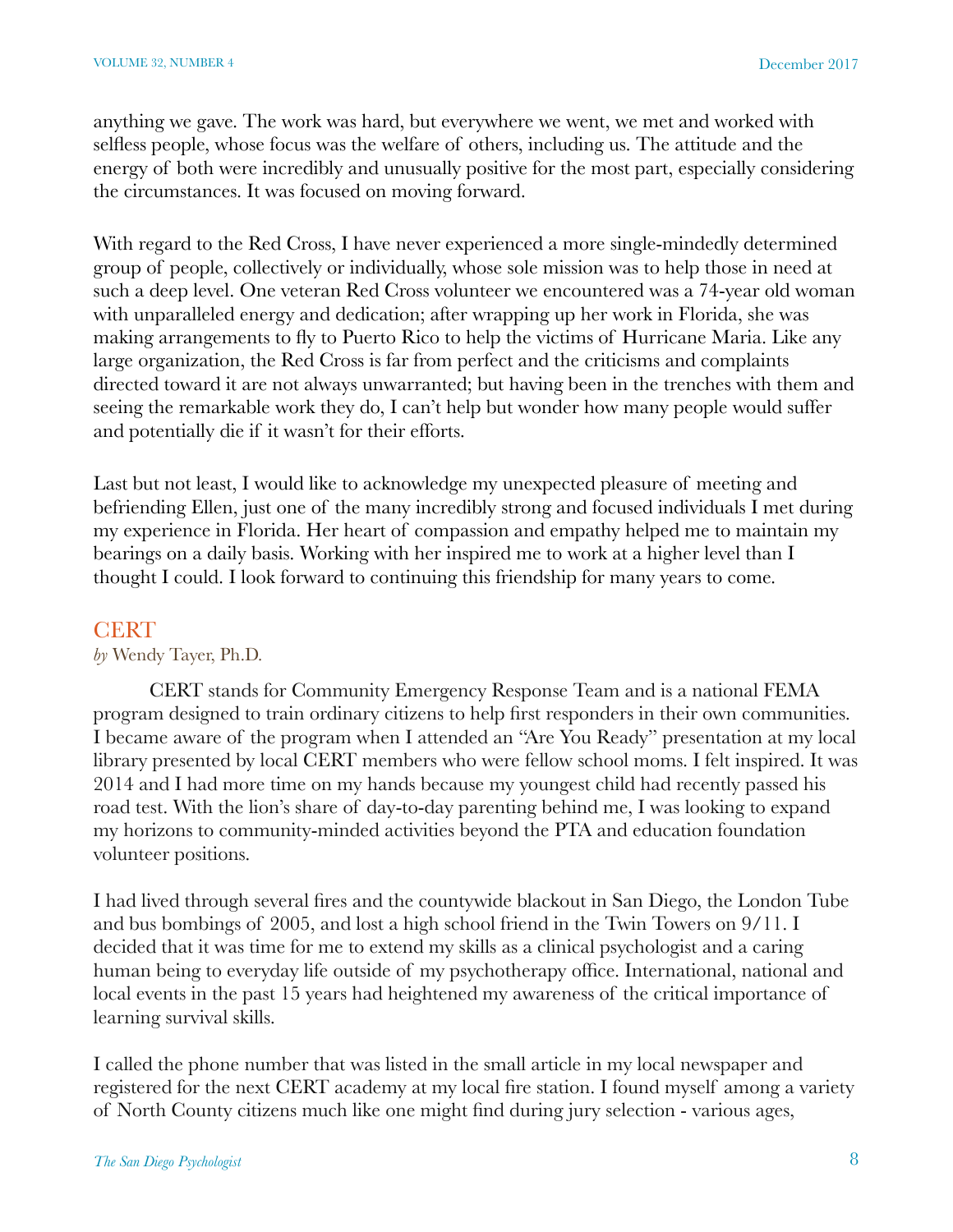backgrounds, ethnicities and reasons for seeking the training. The one quality that we shared was the desire to help others and to learn adaptive coping skills in order to do so. My academy training was concise and feasible for working professionals, comprising two weekday evenings and three Saturdays. The training modules include:

Disaster Preparation

Medical/Basic First Aid Training

CERT organization

Disaster Psychology, Terrorism

Fire Safety

Cribbing (technique for using materials on hand to lift heavy debris in order to free people and animals who are trapped), and

Light Search and Rescue.

The course ended with a final drill/practice session. CERT instructors and local firemen lead the training sessions and drills at local firehouses. In the past year, FEMA added a mandatory online course which consists of a 6 hours of comprehensive CERT material on the FEMA website. Course content includes similar material in addition to an overview of CERT, detection and management of hazardous materials, incident command/ communication protocols during a disaster, and the ubiquitous multiple choice test at the end. CERT typically holds two academies per year over San Diego County and offers other informational sessions on disaster related topics throughout the year such as swift water rescue, use of search and rescue dogs, earthquake preparedness, and operation of ham radios for use when cell phone and/or landlines are down. CERT San Diego organizes a countywide drill every year which varies in location and type of disaster that is simulated. Throughout the calendar year, regular rehearsal of CERT skills is emphasized. All graduates of the program become certified, receive an official CERT ID card and a GO BAG which is stocked with supplies for use in the event of a disaster. Typical contents include first aid supplies, flashlight, work gloves, hard hat, official CERT vest, colored tape for identifying victims of a disaster by type of injury, markers for keeping track of victim transport as well as search and rescue missions. Certification is valid for two years and recertification is accomplished by retaking the online course and attending the last day of a local academy in which the skills are put into practice and rehearsed in a simulated exercise. Alternatively, members may participate in the countywide drill for credit. Both experiences are worthwhile, and offer valuable opportunities to keep current with one's skill set.

CERT also plans and implements drills during the California Shakeout in October and for Biohazard disasters such as a countywide anthrax attack. I find these drills instructive and reassuring; I now know that the county is prepared with a stockpile of antibiotic treatment doses to counteract anthrax or another biohazard for the entire population of our county. There are plans in place for administering the doses to the populace in a very organized, efficient fashion. CERT was initiated in San Diego following the 2003 Cedar Fire when it became clear that first responders cannot be everywhere when wide-ranging disasters strike. Furthermore, infrastructure and communications systems can be damaged, which delays the actions of first responders. The rationale for CERT is that the people who are in the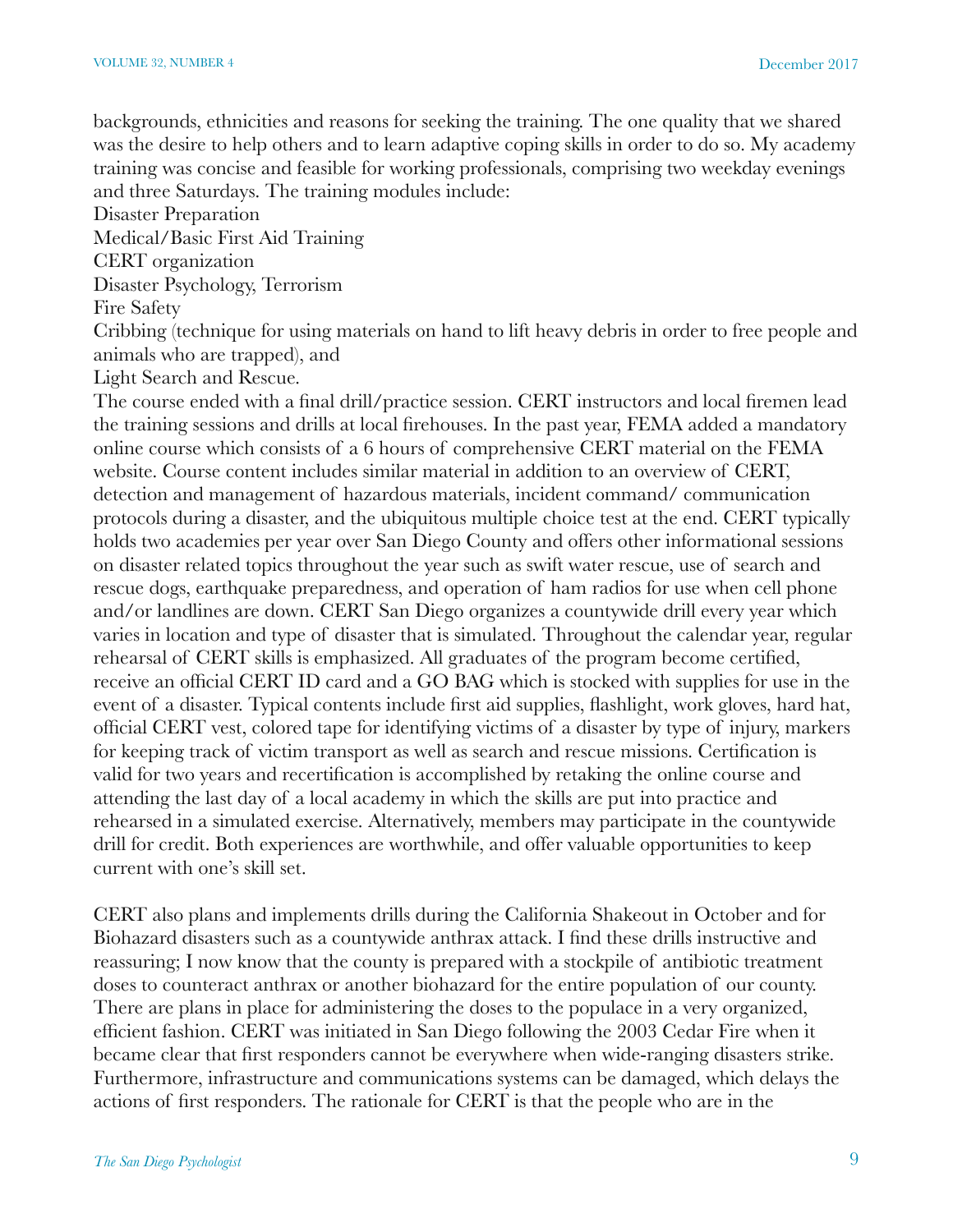immediate vicinity of the event can be trained to respond to the event and can save lives, extinguish fires, find missing persons, and administer emotional first aid while waiting for firemen and emergency medical personnel to arrive. CERT provides opportunities for citizens to play a role in helping to diminish the impact of the disaster to affected persons in the immediate aftermath of such events.

CERT encourages each member to play a role in which he or she is comfortable. There are many CERT roles, including incident commander, scribe (note taker), first aid/triage worker, search and rescue team, and record keeper outside of a building to count bodies removed, among others. Members are given the choice to perform a duty that they feel competent to do at a drill or actual disaster site. It is very important to note that CERT members MUST be activated by local first responders or CERT personnel in order to perform CERT functions during a disaster. Activation usually happens via a cell phone call or text. I have never been activated during an emergency. But I have had multiple opportunities to rehearse my skills. As a psychologist, I have taken the opportunity to become an expert in Emotional First Aid and have taught the mini course to local CERT members. I have also passed on some of my training to my graduate students as I believe that it is important for them to have the knowledge that these programs exist. That way they know how to get involved should they be interested. I strongly feel that as mental health professionals, we be armed with survival skills to apply in our personal and professional lives.

The Emotional First Aid mini course consists of teaching CERT members (not just mental health professionals) the fundamentals of disaster psychology – describing a typical disaster scene, the array of symptoms that people can experience in response to trauma/disaster, how to talk to disaster survivors, basic empathy training, how to approach and aid individuals with special needs (seniors, mentally ill, blind, dementia, autism, etc.) in addition to practical coping approaches, education about resiliency and self-care, utilization of the CERT team for relief and breaks, debriefing after a disaster or drill and useful apps for survivors and CERT members to utilize that may help with coping, finding loved ones, and locating a temporary shelter. It is a lot of information, but generally well-received by my CERT audience.

CERT members are not limited to disaster related duties and services. They are also encouraged to assist with community safety projects and help friends, coworkers and neighbors make preparations for emergencies (The "Are You Ready?" presentation that initially inspired me was one such community safety project). Examples of readiness for individuals are education about mitigating disaster in the home by removing potentially hazardous or flammable materials, assessing one's property and workplace for unsecured objects in the event of an earthquake or ensuring that one's house has a fire resistant roof and property is clear of dry brush and vegetation, organizing and updating a family Go-Bag, and volunteering at local public events to educate the public about CERT.

CERT is one of many ways to get involved with disaster recovery, and the array of disaster related organizations can be confusing to navigate. CERT is unique and distinct from the Red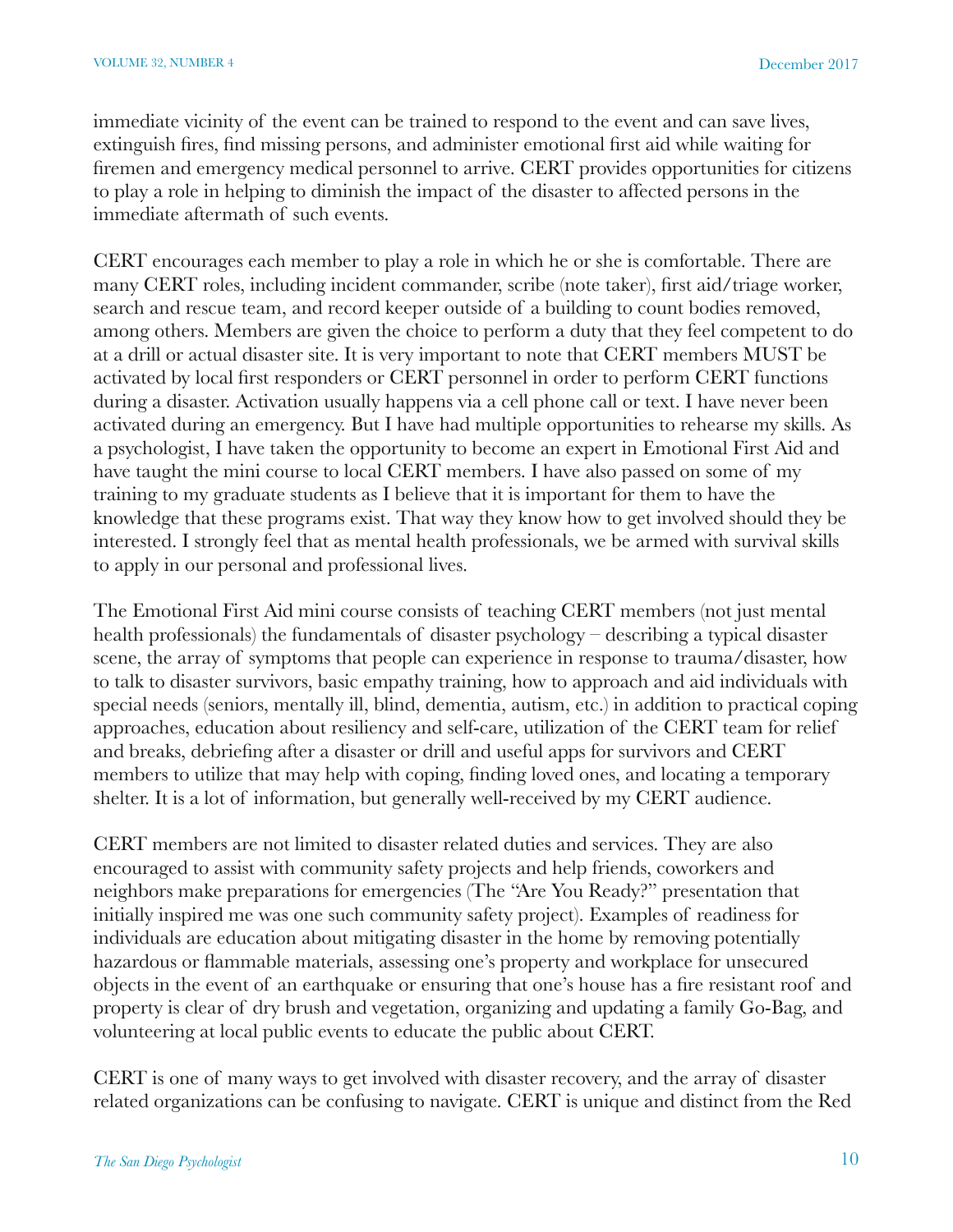Cross, the most widely recognized disaster response agency in the world, in that the former is a federally financed FEMA program in which citizens help out when disasters occur in their own neighborhoods. The Red Cross is an international humanitarian organization that provides emergency assistance, disaster relief and education in countries around the world. The American Red Cross (ARC), a subgroup of the international agency, deploys volunteers locally and domestically at disaster sites all over the United States. The ARC focuses on meeting basic human needs such as shelter, food, and mental health services (psychological first aid), but does not provide medical or search and rescue services. In contrast, CERT trains its members in basic first aid and search and rescue techniques as well as psychological first aid but does not provide shelter services, per se. However, CERT members may undergo specialized training to become certified shelter workers. There are opportunities for the two agencies to collaborate and efforts are underway to foster more teamwork between CERT and ARC in San Diego County.

CERT training and membership has been an extremely rewarding and enlightening venture for me over the past three years. I have learned a great deal, and feel confident that I know how to act in the event of an emergency (the latter is a testament of the adeptness of the CERT program in training its members to perform their skills in the event of an emergency). It emphasizes teamwork and self-care above all else. A major drawback of the program is that CERT does not do much to actively recruit new members despite being always in need of new members as existing members age out or retire from the program. It relies on word-of-mouth communications, booths at local street fairs, and local newspaper listings to advertise their academies. These efforts pale in comparison to other agencies that use the internet and social media to their advantage. One or two CERT groups have their own apps for operational purposes, but a universal app developed for use all over the country would be welcome. There are opportunities to express concerns such as these at local meetings as CERT prioritizes a team approach and clear communication.

In conclusion, I urge you to consider CERT training if you are interested in extending your helping hands to the outside world beyond your office. The world events of the past few years suggest that it is critical for us to be trained in disaster preparedness, both in our personal and professional lives. Feel free to contact me with any questions at wtayer $@$ ucsd.edu.

## Essential Skills for Disasters: Resilience and Self-Care interview *by* Deborah Hopper, Ph.D.

#### *RESILIENCE*

The APA "Resilience" campaigns began after the 9/11 terrorist attacks when it became apparent that the general public was looking for ways in which they could build resilience "in the face of adversity, trauma, tragedy, threats or…significant sources of stress." (American Psychological Association; https://apa.org). APA partnered with the Discovery Health Channel to create a documentary, as well as a resource tool kit for psychologists to take into their communities and hold resilience-building forums for the public. Resilience is taught by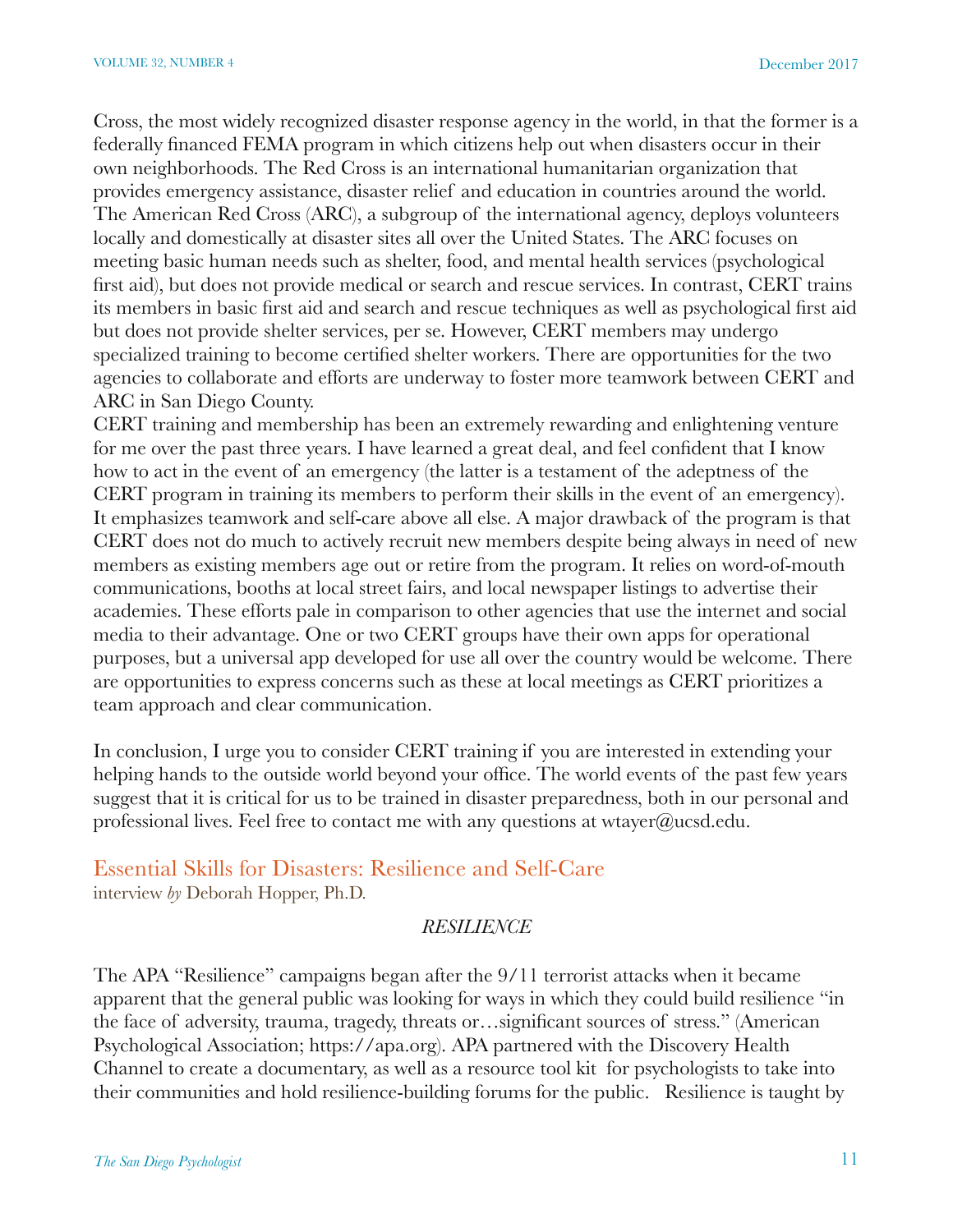disaster mental health psychologists and clinicians during American Red Cross volunteer trainings. As therapists, we can apply the principles to ourselves, model, and disseminate these skills to our patients. With our country's ongoing tragic natural and man-made disasters, continued involvement in war, and recent threats of international nuclear war, the need for building our own and others' resilience remains vital.

Resilience, i.e., "bouncing back" from adversity and difficult experiences is a quality present in most people. However, resilience is not a static trait, but rather, a range of "behaviors, thoughts and actions that can be learned and developed." Resilience helps any individual in their life generally, and is important for any psychologist or behavioral health clinician to cultivate because of the work we do, especially when we treat patients who have experienced trauma. As a result of facing our own life's challenges and vicariously, those of our patients, over time many of us learn the necessity of strengthening our ability to adapt well. The purpose of this article is to make you aware of the professional resources that you can review in order to build your personal resilience over time. Building resilience may be considered a vital part of our well-being; taking care of ourselves has to be our first priority, as we provide care to others in both our personal and professional lives.

The APA website has a comprehensive document entitled, "The Road to Resilience" that also has a printable format. It covers component areas of resilience, such as factors, strategies, ways to build resilience, learning from your past, staying flexible, and so forth. Although resilience may be built by a combination of factors, research demonstrates that the primary contributing factor is the presence of caring, supportive relationships within and outside the family. Resilience is bolstered by relationships that create love and trust, provide role models, and offer encouragement and reassurance.

The APA has identified ten ways to build resilience, with a sample action step for each:

- 1. Make connections with others accept help and support from those who care about you.
- 2. Avoid seeing crises as insurmountable problems change how you interpret and respond to highly stressful events
- 3. Accept that change is part of living if certain goals are no longer attainable, accept this and focus on circumstances you can alter
- 4. Move toward your goals develop realistic goals and ask yourself "What's one thing I know I can accomplish today that helps me move in the direction I want to go?"
- 5. Take decisive actions act on difficult situations as much as you can, instead of detaching from problems and wishing they would go away.
- 6. Look for opportunities for self-discovery seek to learn something about yourself as a result of coping with an adverse situation; many find they've grown in some respect
- 7. Nurture a positive view of yourself develop confidence in your ability to solve problems and trust your instincts.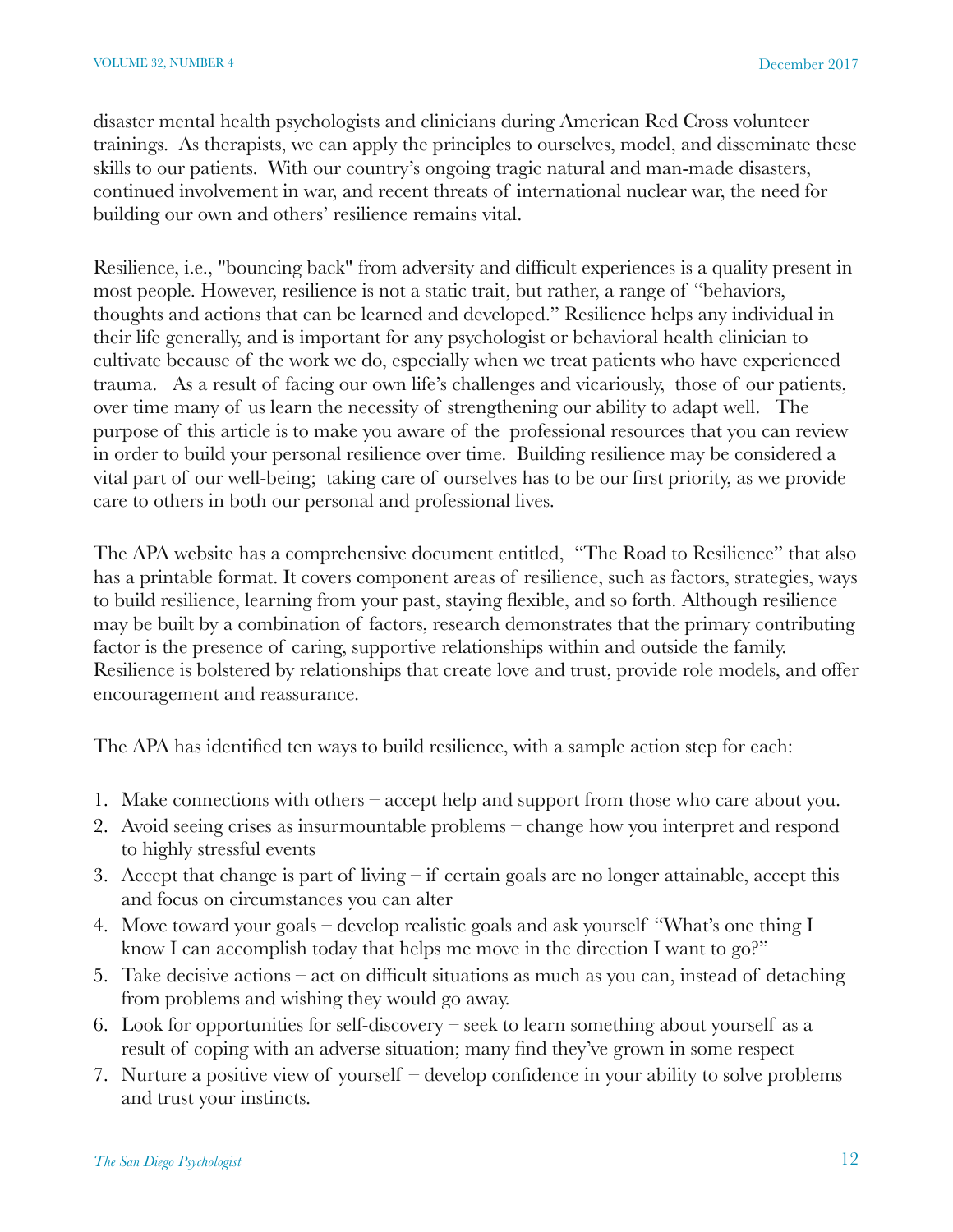- 8. Keep things in perspective even when facing painful events, try to consider the stressful situation in a broader context and keep a long-term perspective.
- 9. Maintain a hopeful outlook expect that good things will happen in your life. Try visualizing what you want rather than worrying about what you fear.
- 10.Take care of yourself pay attention to your own needs and feelings (also see self-care section, below)

Additional ways of strengthening resilience include journaling, meditation, and spiritual practices as ways some people build connections and restore hope.

## *SELF-CARE*

You will notice that "taking care of yourself" is number 10 on the list of ways to build resilience. For behavioral health providers, there are specific tools and strategies to consider implementing, as our field uniquely impacts each one of us. For those of you who are members of the APA Practice Organization, see "An Action Plan for Self-Care," and additional research-based, in-depth articles on self-care.

In 2016, APA published an article on "Seeking More Balance", which offers these strategies:

- 1. Practice mindfulness: "…Develop a reflective habit of checking in with ourselves at least a couple times a day, taking note of the emotional 'weather' without judgment."
- 2. Look for silver linings: when working adults--especially women--looked for benefit in negative situations, "they experienced fewer negative psychological effects from workfamily conflict."
- 3. Draw from positive psychology: "Positive emotions…broaden cognitive, attentional and behavioral repertoires…which boosts resilience and facilitates well-being."
- 4. Take advantage of social support: seeking support from others is critical to well-being
- 5. Seek out good supervisors: sympathetic bosses can be helpful by buffering stress
- 6. Get moving: exercise boosts mood in the short term, and "can improve symptoms of depression, anxiety, addictive disorders and cognitive decline" in the long term.
- 7. Go outside: time spent in nature is linked to improved cognition, attention, mood and subjective well-being, as well as reducing symptoms of stress and depression
- 8. Make your life meaningful: "We do our best work and live our best lives when we have a sense of meaning – a feeling that what we do extends beyond us and brings good to others."

Of course, no information about resilience or self-care is useful unless we apply it. Perhaps in your professional resilience journey you have learned the necessity of self-care and are doing a good job of it, but if you haven't started addressing some of the important components